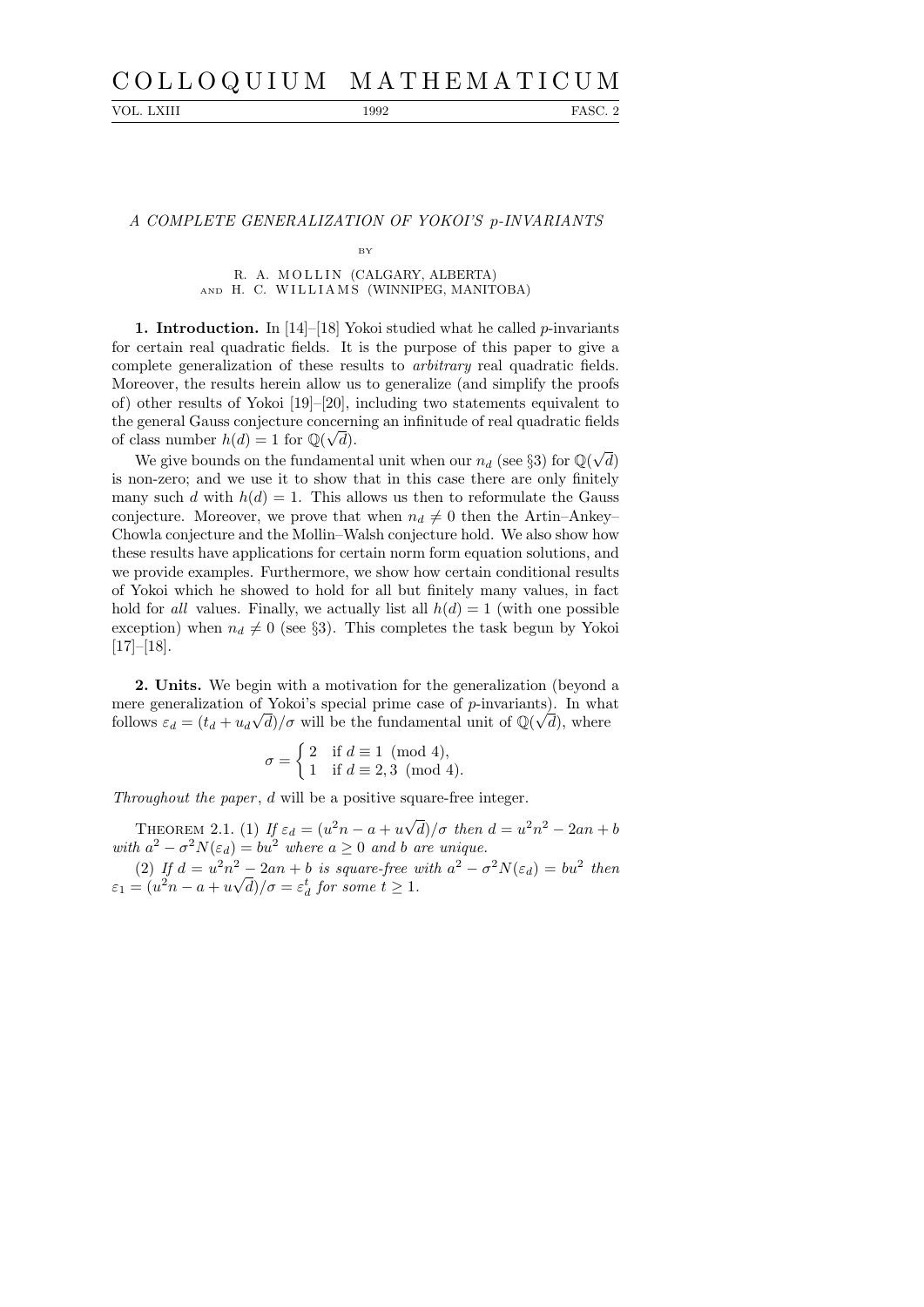P r o o f. (1) Since  $t_d = u_d^2 n - a$  and  $u_d = u$  we have  $\sigma^2 N(\varepsilon_d) = t_d^2 - a$  $u_d^2d = (u_d^2n - a)^2 - u_d^2d$ ; whence  $d = u_d^2n^2 - 2an + (a^2 - \sigma^2N(\varepsilon_d))/u_d^2$ ; i.e.,  $d = u^2n^2 - 2an + b$  where  $u^2b = a^2 - \sigma^2N(\varepsilon_d)$ . By definition  $u = u_d$  is the smallest positive integer such that  $u^2d$  is of the form  $l^2 - \sigma^2 N(\varepsilon_d)$ . This makes a and b unique.

(2)  $N(\varepsilon_1) = ((u^2n - a)^2 - u^2d)/\sigma^2 = N(\varepsilon_d)$ . This makes  $\varepsilon_1$  a unit.

The following generalizes [20, Theorem 2, pp. 144–145]. In what follows, an  $ERD-type$  (Extended Richaud–Degert type, see [2], [12] and [4]–[10]) is of the form  $d = l^2 + r$  where  $4l \equiv 0 \pmod{r}$ .

COROLLARY 2.1. Let  $d = p^2n^2 - 2an + b$  where  $n \ge 0$ ,  $p \equiv 3 \pmod{4}$ is prime and  $a^2 + 4 = bp^2$  with p being the smallest positive integer such that the latter occurs. Then  $\mathbb{Q}(\sqrt{d})$  is not of ERD-type,  $N(\varepsilon_d) = -1$  and  $\varepsilon_d = \left( (p^2 n - a) + p\sqrt{d} \right) / 2.$ √

P r o o f. From Theorem 2.1(2),  $\varepsilon_1 = (p^2n - a) + p$  $(d)/2$  is either  $\varepsilon_d$  or a power of it. However, choosing p as the *smallest* value with  $a^2 + 4 = bp^2$ forces  $p = u_d$ . Clearly  $N(\varepsilon_1) = -1$ . Moreover, a fundamental fact about ERD-types is that  $N(\varepsilon_d) = -1$  forces  $u_d = 1$  or 2. ■

In [20] Yokoi proved that the result held for all but finitely many d. What the above shows is that a proper choice of  $p$  forces that finitely many to be zero. In a similar fashion we could generalize [19, Theorem 1, p. 109].

Now we show that the converse of Theorem  $2.1(1)$  fails without uniqueness.

EXAMPLE 2.1. Let  $d = 77 = 9^2 - 4 = u^2 n^2 - 2an + b$  where  $a = 2, b = 0$ , EXAMPLE 2.1. Let  $a = 77 = 9^2 - 4 = u^2 - 4 = u^2 - 4$  which  $n = 1$ ,  $u = 9$ . We have  $N(\epsilon_{77}) = 1$ ,  $\epsilon_{77} = (9 + \sqrt{77})/2$ , and

$$
\varepsilon_1 = (u^2 n - a + u\sqrt{d})/2 = (79 + 9\sqrt{77})/2 = \varepsilon_{77}^2.
$$

However, if we require that  $u$  is the *smallest* positive value such that  $u^2d = l^2 - 4$  then we get  $u = 1$  with  $77 = u^2n^2 - 2an + b$  where  $n = 9$ ,  $a = b^2 - 4$  then we get  $u = 1$  with  $a = 0, b = -4$  and  $\varepsilon_1 = \varepsilon_{77} = (9 + \sqrt{77})/2$ .

 $R$ e m a r k 2.1. If we choose  $u$  to be the smallest positive value such that  $u^2b = a^2 - \sigma^2 N(\epsilon_d)$  in Theorem 2.1(2) then  $t = 1$ . This was the essential problem with Yokoi's choice of  $p$  in [19, Theorem 1, p. 109] and [20, Theorem 2, p. 144]; i.e., that he did not choose the smallest such value thereby allowing for the result to fail for finitely many values.

This motivates the following.

3. Generalized Yokoi p-invariants. The following generalizes Yokoi's special case of p-invariants for primes  $p \equiv 1 \pmod{4}$  which he explored in [14]–[18]. We shall have occasion to generalize all of these results while at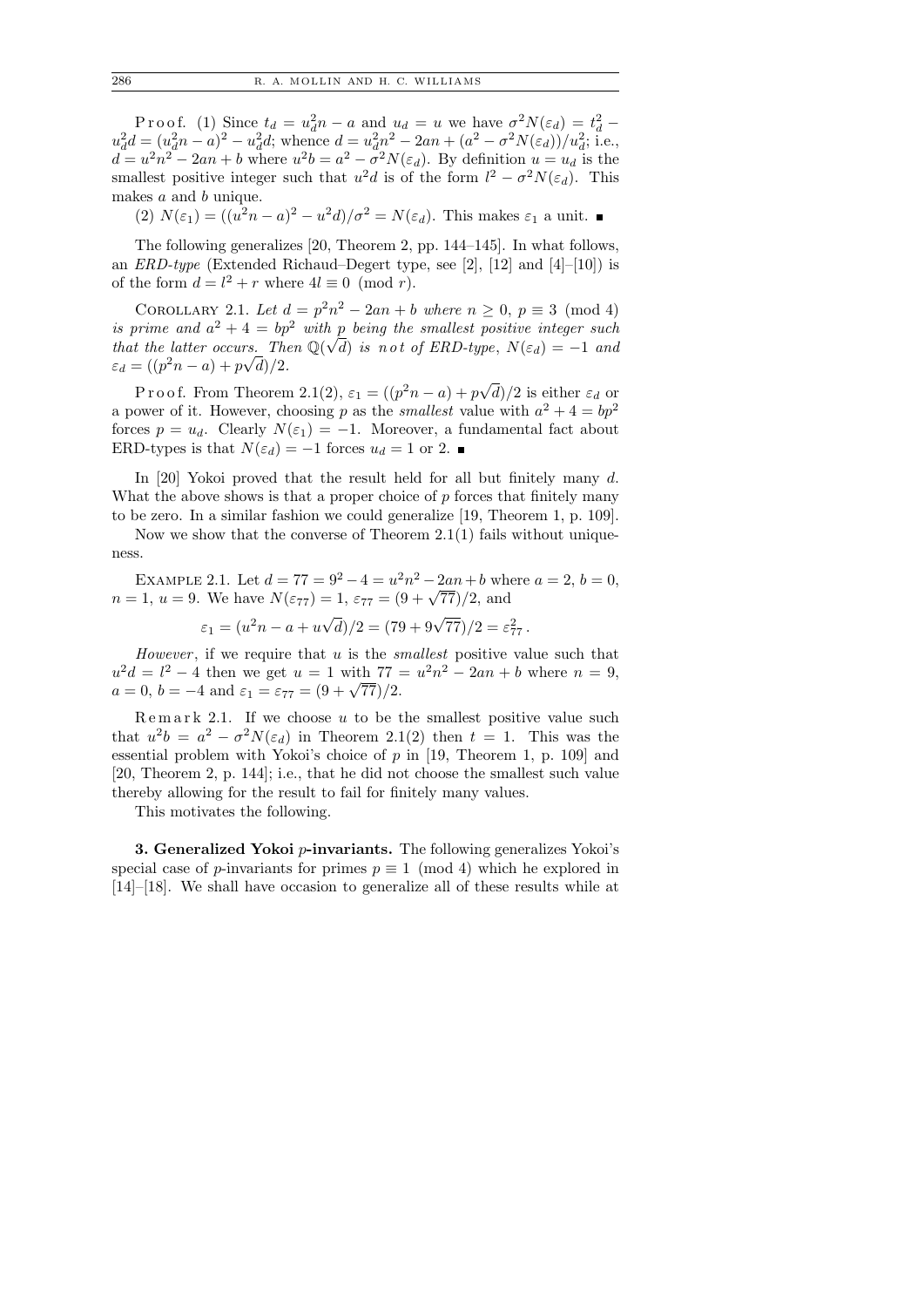the same time simplifying the proofs. Set

$$
B = \frac{2t_d}{\sigma} - N(\varepsilon_d) - 1\frac{u_d^2}{a}.
$$

The boundary B was explored in [4, Lemma 1.1, p. 40], [5, Lemma, p. 121] and [16, Lemma 1, p. 494] (and which we feel was the motivation for Yokoi's special case).

Let  $n_d$  be the nearest integer to B; i.e.,

$$
n_d = \begin{cases} [B] & \text{if } B - [B] < 1/2, \\ [B] + 1 & \text{if } B - [B] > 1/2 \end{cases}
$$

(where [x] is the greatest integer less than or equal to x. Note that  $B - [B]$ can never be 1/2). Set

$$
a_d = \begin{cases} t_d - u_d^2 n_d & \text{if } B - [B] < 1/2, \\ u_d^2 n_d - t_d & \text{if } B - [B] > 1/2, \end{cases}
$$

$$
b_d = (a_d^2 - \sigma^2 N(\varepsilon_d)) / u_d^2.
$$

An easy check shows that in the case where  $p = d \equiv 1 \pmod{4}$  is prime they reduce to Yokoi's concept of p-invariants. Moreover, our definition is more explicit and revealing, which will allow us to provide simplified proofs (over that of Yokoi) in our more general case.

First we generalize the main results of Yokoi in [14]. Moreover, Theorem  $3.1(2)$  shows that Yokoi's claim that it holds for all but finitely many d is in fact true but with the finitely many being 0.

THEOREM 3.1. Let d be positive square-free. Then

(1) 
$$
\varepsilon_d = (u_d^2 n_d \pm a_d + u_d \sqrt{d})/\sigma, \text{ and}
$$
  
(2) 
$$
d = u_d^2 n_d^2 \pm 2a_d + b_d.
$$

P r o o f. (1) Since  $t_d = u_d^2 n_d \pm a_d$  the result is clear.

(2) Since  $t_d^2 - u_d^2 d = N(\epsilon_d)\sigma^2$  we have  $u_d^2 d = t_d^2 - N(\epsilon_d)\sigma^2 = (u_d^2 n_d \pm \epsilon_d^2)(u_d^2 - u_d^2 n_d \pm \epsilon_d^2)$  $(a_d)^2 - N(\varepsilon_d)\sigma^2$  so  $d = u_d^2 n_d^2 \pm 2a_d + b_d$ . Uniqueness of representation is clear.

THEOREM 3.2. Let  $d > 0$  be square-free and let  $u_d > 2$ . Then the following are equivalent.

 $(1)$   $n_d = 0$ , (2)  $t_d > 4d/\sigma$ , (3)  $u_d^2 > 16d/\sigma^2$ .

Proof. From  $t_d^2 - u_d^2 d = N(\varepsilon_d)\sigma^2$  we get  $(2t_d/\sigma)^2 = 4N(\varepsilon_d) + (2/\sigma)^2 du_d^2$ so

and

$$
(2/\sigma)^{2}d + (N(\varepsilon_{d}) - 1)/4 \leq ((2t_{d}/\sigma)^{2} - (N(\varepsilon_{d}) + 1)^{2})/u_{d}^{2}.
$$

 $((2t_d/\sigma)^2 - (N(\varepsilon_d) + 1)^2)/u_d^2 \le 4N(\varepsilon_d)/u_d^2 + (2/\sigma)^2d$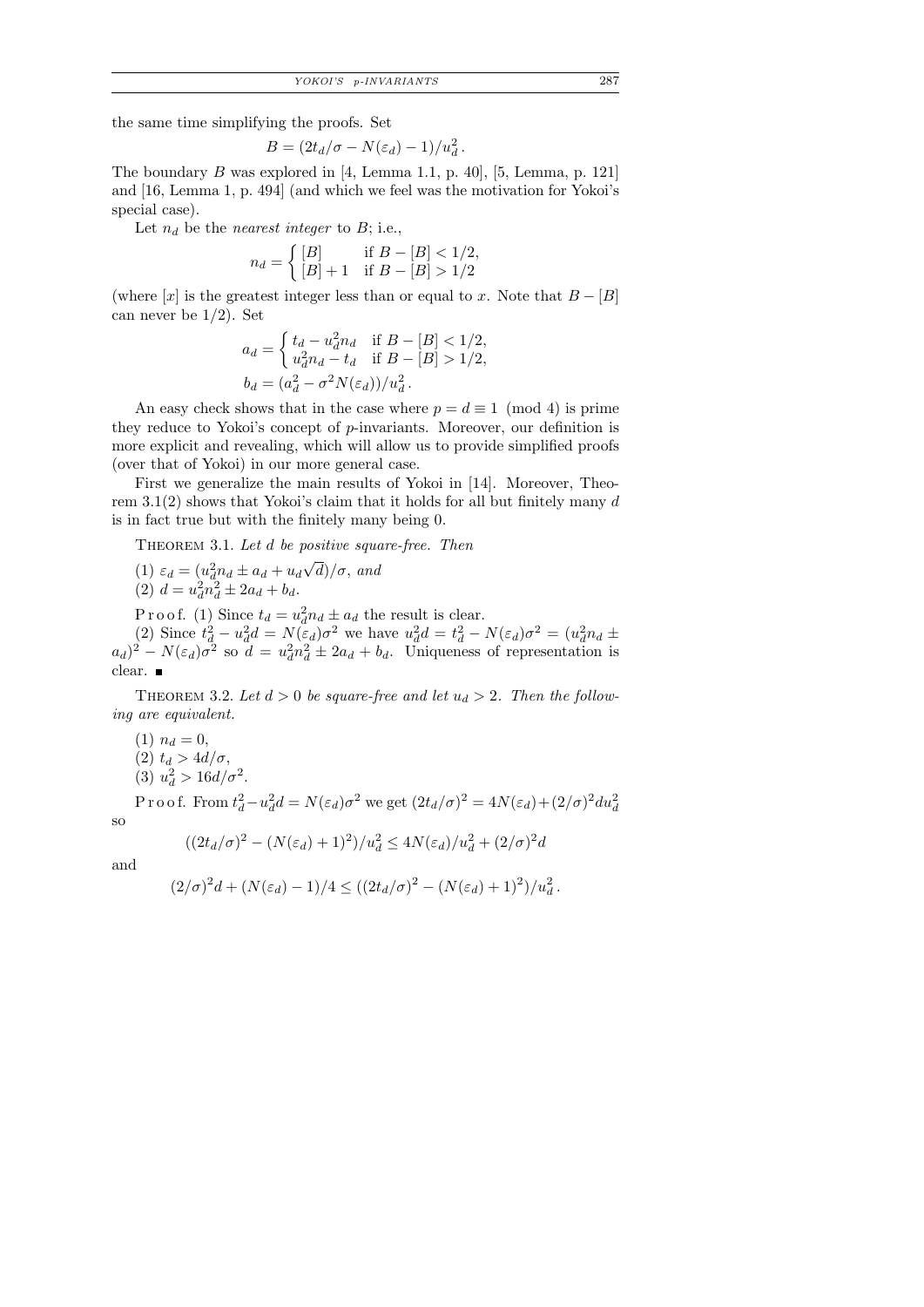(1)⇔(2).  $n_d = 0$  implies that  $\left(\frac{2t_d}{\sigma} - N(\varepsilon_d) - 1\right) / u_d^2 < 1/2$ . Thus  $(2t_d/\sigma + N(\varepsilon_d) + 1)/2 > (2/\sigma)^2 d + (N(\varepsilon_d) - 1)/4;$ 

i.e.,

$$
t_d > (4/\sigma)d - (\sigma/4)(N(\varepsilon_d) + 3).
$$

However, a straightforward check shows that  $4d/\sigma \geq t_d > 4d/\sigma - (\sigma/4) \times$  $(N(\varepsilon_d) + 3)$  cannot occur so  $4d/\sigma < t_d$ .

Conversely, if  $t_d > 4d/\sigma$  then

$$
t_d + (N(\varepsilon_d) + 1)/4 > (2t_d/\sigma)^2 d + (N(\varepsilon_d) + 1)/4
$$
  
>  $(2/\sigma)^2 + 4N(\varepsilon_d)/u_d^2 \ge ((2t_d/\sigma)^2 - (N(\varepsilon_d) + 1)^2)/u_d^2$ 

since  $u_d > 2$ . Hence

 $1 \geq ((t_d + (N(\varepsilon_d) + 1))/4)/((2t_d/\sigma) + N(\varepsilon_d) + 1) > (2t_d/\sigma - (N(\varepsilon_d) + 1))/u_d^2,$ which implies  $n_d = 0$ .

(2) $\Leftrightarrow$  (3).  $t_d > 4d/\sigma$  and  $N(\varepsilon_d)\sigma^2 = t_d^2 - u_d^2 d$  if and only if  $u_d^2 > 16d/\sigma^2 N(\varepsilon_d)\sigma^2/d$ . Since  $d > \sigma^2$  (unless  $d = 2,3$  for which the theorem trivially holds) we get  $u_d^2 > 16d/\sigma^2$ .

We get as an immediate result

COROLLARY 3.1. If  $n_d \neq 0$  then  $\varepsilon_d < 8d/\sigma^2$ .

We may now use the above to prove

THEOREM 3.3. If  $n_d \neq 0$  then there are only finitely many d with  $h(d)=1$ .

Proof. By Corollary 3.1 we have  $\log \varepsilon_d < \log(8d/\sigma^2)$ ; i.e., we have a bound for the regulator which allows us to invoke the result of Tatuzawa [13] in the same fashion as we did in [8]. A similar argument to that in [8] yields that only finitely many d have  $h(d) = 1$ .

The above generalizes results of Yokoi [14] and [16]–[18]. The following generalizes Yokoi [14].

THEOREM 3.4. Let  $d_0$  be a fixed positive square-free integer. Then there are only finitely many d with  $u_d = u_{d_0}$  and  $h(d) = 1$ .

P r o o f. If  $n_d \neq 0$  we are done by Theorem 3.3. If  $n_d = 0$  and  $u_{d_0} > 2$ then by Theorem 3.2,  $u_d^2 = u_{d_0}^2 > 16d/\sigma^2$  so clearly there are finitely many such d. (Here  $h(d) = 1$  is not needed.) If  $u_{d_0} \leq 2$  then  $d = l^2 + r$  where  $|r| \in \{1, 4\}$  by [2] and [12]. This case, and the general ERD case in fact, were handled in [8].  $\blacksquare$ 

Let

(G<sub>1</sub>) There exist infinitely many real quadratic fields  $K = \mathbb{Q}(\sqrt{\mathbb{Q}})$  $d)$  with  $h(d) = 1$  (Gauss conjecture).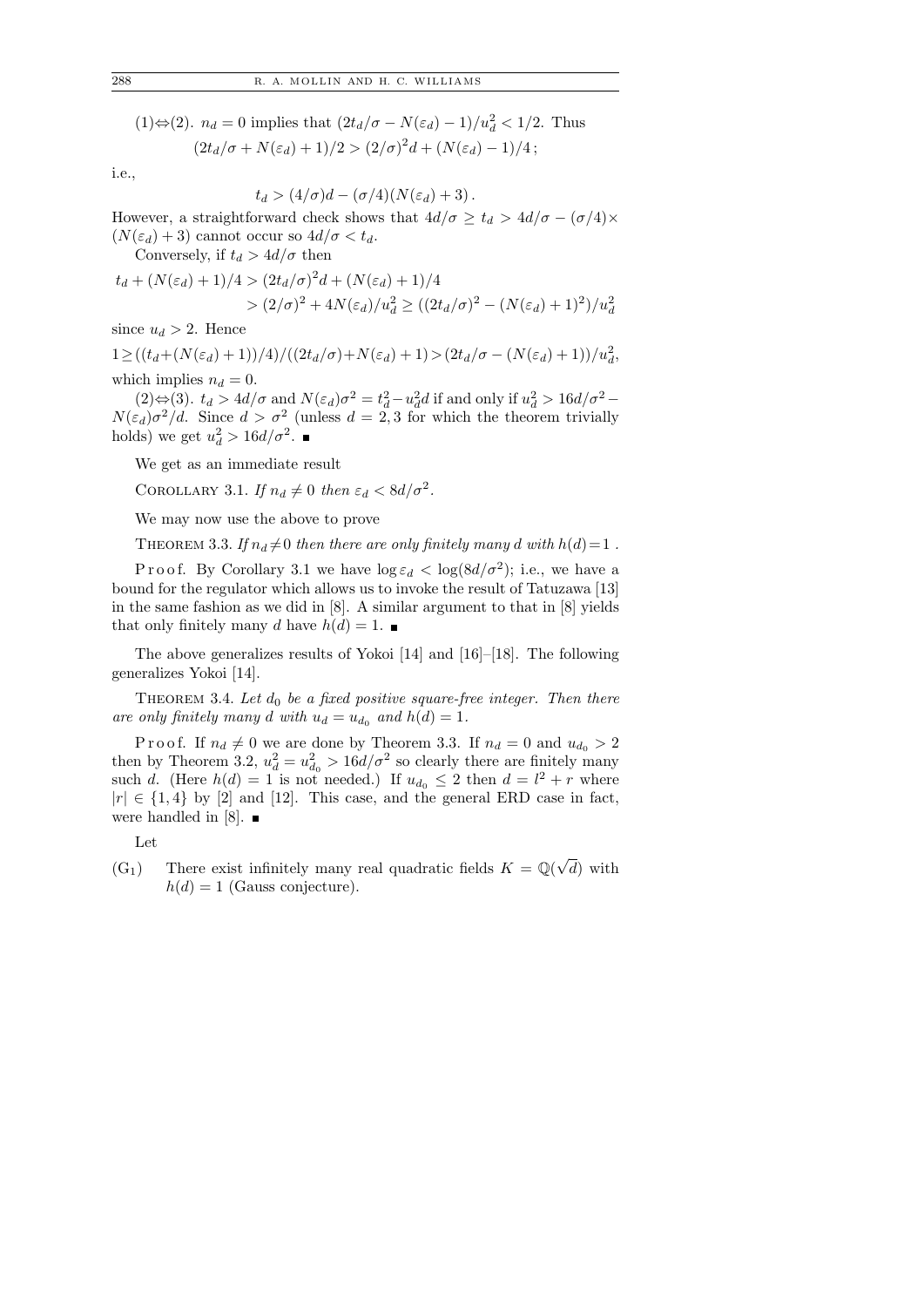- $(G_2)$  There exist infinitely many d with  $n_d = 0$  and  $h(d) = 1$ .
- $(G_3)$  For a given  $n_0 \in \mathbb{N}_0$  there exists at least one real quadratic field with  $h(d) = 1$  and  $u_d \geq n_0$ .

THEOREM 3.5.  $(G_1) \Leftrightarrow (G_2) \Leftrightarrow (G_3)$ .

P r o o f. The equivalence of  $(G_1)$  and  $(G_2)$  follows from Corollary 3.1 and the equivalence of  $(G_1)$  and  $(G_3)$  follows from Theorems 3.3–3.4.

In order to set the stage for the generalization of [14, Theorem 2, p. 637] we need the following:

DEFINITION. For a positive square-free integer d, the equation  $x^2 - dy^2 =$  $\pm 4t$ , for t any positive integer, is said to have a trivial solution  $(u, v)$  in rational integers if  $t = m^2$  and m divides both u and v. Any other rational integer solution is called nontrivial.

The following result is proved in  $[4]$ .  $B$  is as defined above.

LEMMA 3.1. If there is a nontrivial solution to  $x^2 - dy^2 = N(\varepsilon_d)\sigma^2 t$  then  $t \geq B$ .

THEOREM 3.6. Let  $p_d$  be the least prime which splits in  $\mathbb{Q}(\sqrt{\}$ d). If  $n_d \neq 0$ then  $h(d) \geq \log n_d / \log p_d$ .

P r o o f. Clearly there is a nontrivial solution to  $x^2 - dy^2 = N(\varepsilon_d)\sigma^2 p_d^{h(d)}$  $\frac{u(a)}{d}$ so by Lemma 3.1,  $p_d^{h(d)} \ge B$ . Thus  $h(d) \ge \log B/\log p_d \ge \log n_d/\log p_d$ .

The above generalizes [14, Theorem 2, p. 637]. Moreover, it shows that Yokoi's requirement that  $p_d$  be odd is unnecessary. Indeed, if  $n_d \neq 0$  for  $d \equiv 1 \pmod{8}$  then we see that  $n_d = 1$  or 2 since 2 splits in  $\mathbb{Q}(\sqrt{d})$ . On the other hand, if  $a_d = 0$  then  $n_d = t_d/u_d^2$  forcing  $u_d = 1$  or 2; i.e., d is of narrow Richaud–Degert (R–D) type  $d = \tilde{l}^2 + r$  where  $|r| \in \{1, 4\}$ . In fact, we have the following

THEOREM 3.7. If  $n_d \geq \sqrt{2}$  $d-1/2$  where  $d \equiv 1 \pmod{4}$  then  $h(d) = 1$  if and only if d is of narrow  $R-D$  type.

P r o o f. This is immediate from [5, Theorem, p. 121] and [10, Lemma 2.3,  $p. 148$ .

Remark 3.1. We found all (except possibly one value)  $h(d) = 1$  for the more general ERD-types in [8]. We already know from Theorem 3.3 that when  $n_d \neq 0$  there are only finitely many d with  $h(d) = 1$ . In the case  $n_d \geq$  $(\sqrt{d}-1)/2$  we found the finitely many in [10], with one possible exception. Moreover, given the results in  $[7]$  and  $[9]-[10]$ , this possible exceptional value would be a counterexample to the Riemann hypothesis.

Theorem 3.6 can be generalized if we know that  $h(d)$  is odd.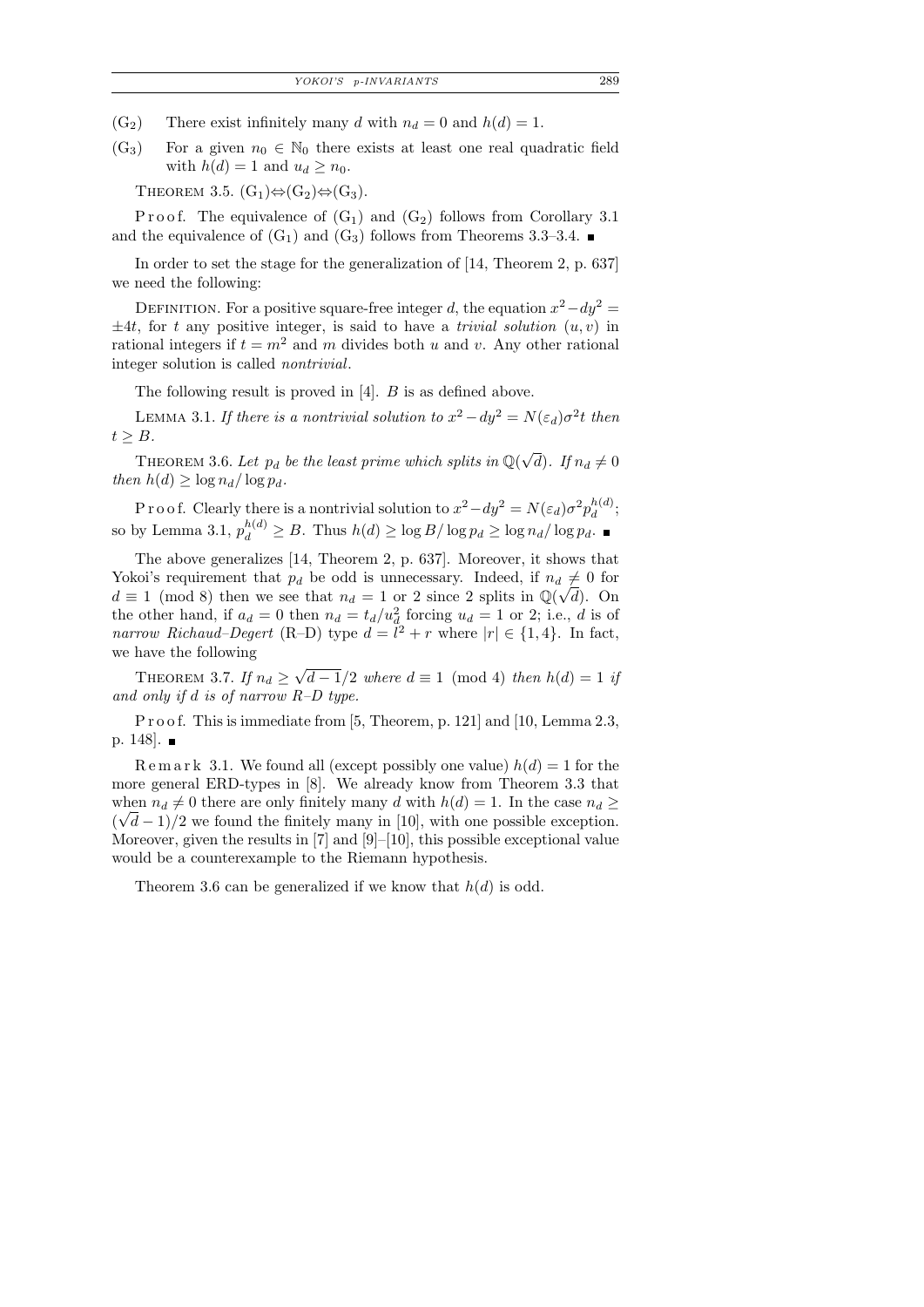THEOREM 3.8. Let  $p_d$  be the least noninert prime in  $\mathbb{Q}(\sqrt{2})$ d). If  $n_d \neq 0$ and  $h(d)$  is odd then  $h(d) \geq \log n_d / \log p_d$ .

P r o o f. Since  $h(d)$  is odd  $p_d$  may be ramified and we still have a nontrivial solution to  $x^2 - dy^2 = N(\varepsilon_d)\sigma^2 p_d^{h(d)}$  $\frac{a(a)}{d}$ .

COROLLARY 3.2. If  $d \not\equiv 5 \pmod{8}$ ,  $n_d \not\equiv 0$  and  $h(d)$  is odd then  $n_d = 1$ or 2.

P r o o f. 2 is noninert so the result follows.  $\blacksquare$ 

On the other hand, if  $d \equiv 5 \pmod{8}$  we have

THEOREM 3.9. If  $d = pq \equiv 5 \pmod{8}$  where  $p < q$  both primes with  $p \equiv q \equiv 3 \pmod{4}$  and  $t_d > u_d^2 p + 1$  then  $d = p^2 u_d^2 \pm 4p$  (an ERD-type).

P r o o f. By [1, Corollary, p. 189] there is a nontrivial solution to  $x^2$  –  $dy^2 = \pm 4p$ . If  $x^2 - dy^2 = -4p$  then by [11, Theorem 108, p. 205], 0 <  $\begin{aligned} \frac{dy}{y} &\leq \frac{1}{2} \frac{4p}{\sqrt{4p}} \frac{1}{\sqrt{2(t_p-1)}} < \frac{1}{2} \end{aligned}$ √  $\overline{2}$ ; whence,  $y = 1$  and  $d = x^2 + 4p$ . On the other hand, if  $x^2 - dy^2 = 4p$  then by [11, Theorem 108a, p. 206],  $0 < y \leq$  $u_d \sqrt{4p} / \sqrt{2(t_d + 1)} < \sqrt{2}$ , so again  $y = 1$  and  $d = x^2 - 4p$ .

Moreover, we may invoke Lemma 3.1 to get  $p \ge (t_d - 2)/u_d^2$  so  $u_d^2 p + 1 \ge$  $t_d - 1 > u_d^2 p$  whence  $t_d = u_d^2 p + 2$  and so  $\varepsilon_d = (u_d^2 p + 2 + u_d \sqrt{d})/2$ . Thus  $x = pu_d$  and  $d = p^2 u_d^2 \pm 4p$ .

Remark 3.2. If  $h(d) = 1$  in Theorem 3.9 then we note that we have found all such  $d$  (with one possible exception) in [8]. Moreover, it is well known (e.g. see Hasse [3]) that if  $h(d)$  is odd and d is not prime with  $d \equiv 1$ (mod 4) then d must equal pq with  $p \equiv q \equiv 3 \pmod{4}$ . We already know that since the hypothesis of Theorem 3.9 forces  $n_d \neq 0$  there can only be finitely many d with  $h(d) = 1$  from Theorem 3.3 (compare with Remark 3.1).

Now we exhibit a result which is related to Theorem 3.9 and generalizes [19, Proposition 1, p. 107] and [19, Lemma 3, p. 108]. Moreover, the following proof is more revealing as we shall illustrate.

PROPOSITION 3.1. If  $N(\varepsilon_d) = 1$ ,  $u_d \equiv 0 \pmod{n}$  for some  $n \ge 1$  and  $g = \gcd(u_d^2, t_d \pm \sigma)$  then  $t_d = n_d^2 mg \pm \sigma$  and  $(u_d/n)^2 d = n^2 m^2 g^2 \pm 2 \sigma mg$ where all proper divisors of m divide d. √

P r o o f. It is known that  $\varepsilon_d = \gamma/\overline{\gamma}$  where  $\gamma = (t_d + \sigma + u_d)$ d)/ $\sigma$  (e.g. see [1, Theorem 2, p. 185]), when  $N(\varepsilon_d) = 1$ .

Moreover,  $N((t_d \pm \sigma + u_d \sqrt{d})/\sigma) = 2 \pm 2t_d/\sigma$ ; whence, whenever a prime p satisfies  $g \equiv 0 \pmod{p}$  then  $2 \pm t_d/\sigma \equiv 0 \pmod{p^2}$ . (Note that in the case  $p = \sigma = 2$ , we cannot have  $t_d \equiv 0 \pmod{4}$  and  $u_d \equiv 2 \pmod{4}$  since that would imply that  $-1 \equiv (u_d/2)^2 \pmod{4}$ .) Hence, whenever p properly divides  $t_d \pm \sigma$  then p does not divide  $u_d$ . Since  $t^2 \equiv \sigma^2 \pmod{p}$  means  $u_d^2 d \equiv 0 \pmod{p}$ , this implies that  $d \equiv 0 \pmod{p}$ . Since  $n^2$  must divide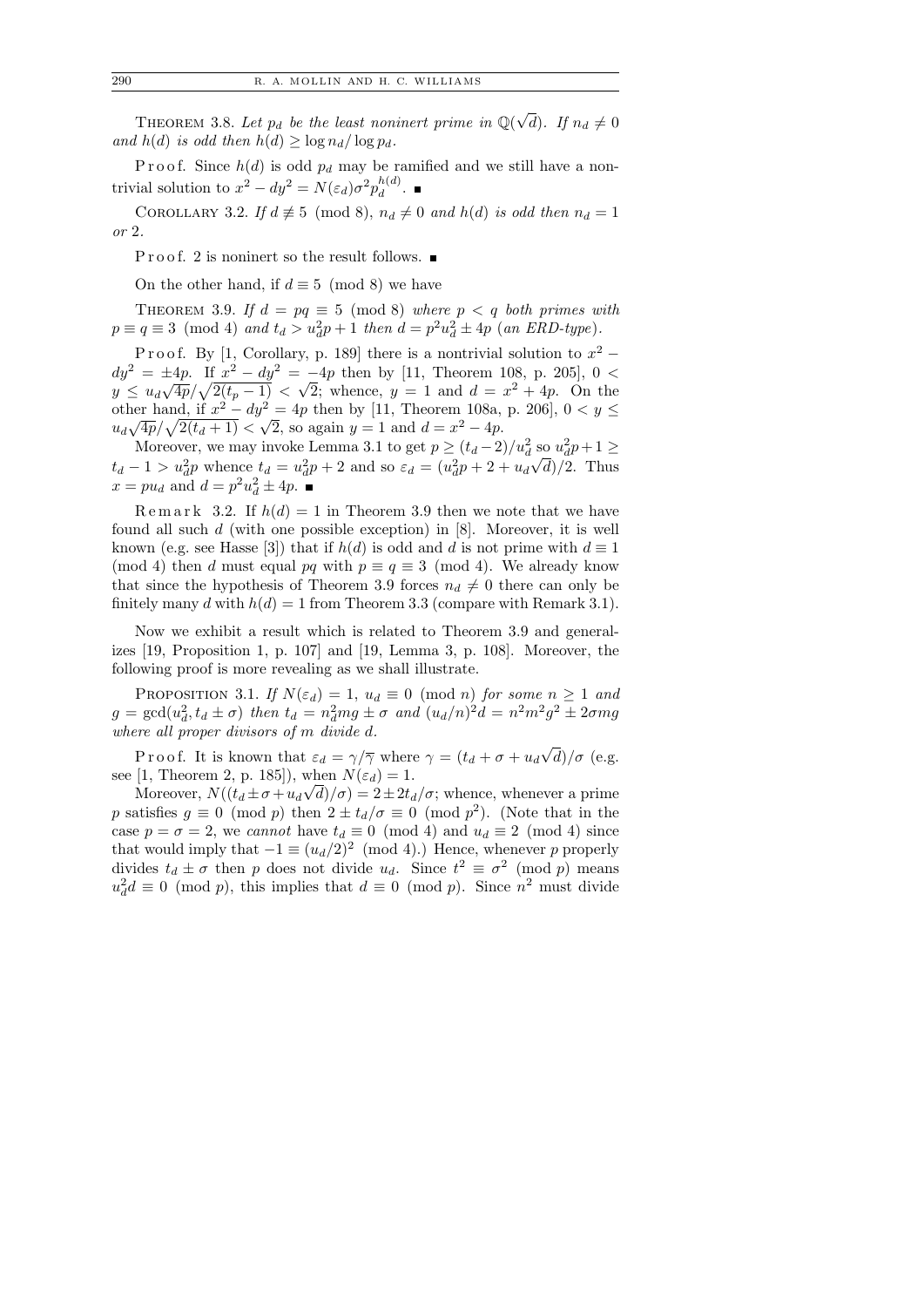YOKOI'S p-INVARIANTS 291

only one of  $(t_d + \sigma)/g$  or  $(t_d - \sigma)/g$  we get  $t^2 \pm \sigma = n^2mg$  where proper divisors of m divide d. Finally,

$$
u_d^2 d = t_d^2 - \sigma^2 = n^2 (n^2 m^2 g^2 \pm 2 \sigma m g).
$$

In the proof of Proposition 3.1 we see the importance of  $t_d \pm \sigma$  when  $N(\varepsilon_d) = 1$ . We can use it to generalize [1, Theorem 7, p. 188] for example.

PROPOSITION 3.2. If  $d = p_1p_2p_3 \equiv 1 \pmod{4}$  and  $N(\varepsilon_d) = 1$  where the  $p_i$ 's are distinct primes then  $x^2 - dy^2 = \pm 4p_i$  for some  $i \in \{1, 2, 3\}$ . √

Proof. Let  $\gamma = (t_d + 2 + u_d)$  $d/2$ , and set

$$
g = \begin{cases} \gcd(t_d + 2, u_d) & \text{if } 2 \nmid u_d, \\ \gcd((t_d + 2)/2, u_d/2) & \text{if } 2 \mid u_d. \end{cases}
$$

Thus  $(\alpha) = ((t_d + 2 + u_d))$  $d/(2g)$  must have divisors which divide d; i.e., ( $\alpha$ ) must be an ideal containing only the ramified primes  $\wp_i$  where  $\wp_i | p_i$  in  $\mathcal{O}_K$ , the ring of integers of  $K = \mathbb{Q}(\sqrt{d})$ .

If  $\alpha = (1)$  then  $\alpha$  is a unit, whence  $\varepsilon_d = \frac{\gamma}{\overline{\gamma}} = \frac{\alpha}{\overline{\alpha}} = \frac{\alpha^2}{\alpha \overline{\alpha}} = \frac{\alpha^2}{\alpha^2}$ , contradicting that  $\varepsilon_d$  is fundamental. A similar argument dismisses  $(\alpha)$  =  $\wp_1 \wp_2 \wp_3$ . Hence  $(\alpha)$  is one of  $\wp_i \wp_j$  or  $\wp_k$  where  $i, j, k \in \{1, 2, 3\}$ . If it is  $\wp_1 \wp_2$ ,  $\wp_1 \wp_2 \wp_3$ . Hence  $\alpha$  is one of  $\wp_i \wp_j$  or  $\wp_k$  where  $i, j, k \in \{1, 2, 3\}$ . If it is  $\wp_1 \wp_2$ ,<br>say, then since  $(\sqrt{d}) = \wp_1 \wp_2 \wp_3$  we get  $\wp_3 \sim (1)$  where  $\sim$  denotes equivalence in the class group. Thus  $x^2 - dy^2 = \pm 4p_3$  has a solution.

The above result has a more general formulation and a simple proof based upon continued fractions. (However, we do not get the generator  $\alpha$  out of it.)

First we need some notation. Let<br> $\int (1 + \sqrt{d})/2$ 

$$
w_d = \begin{cases} (1 + \sqrt{d})/2 & \text{if } d \equiv 1 \pmod{4}, \\ \sqrt{d} & \text{if } d \equiv 2, 3 \pmod{4}, \end{cases}
$$

and let k be the period length of the continued fraction expansion of  $w_d$ denoted by  $\langle a, \overline{a_1, \ldots, a_k} \rangle$ . Then  $a_0 = a = [w_d]$ . Also  $a_i = [(P_i + \sqrt{d})/Q_i]$ for  $i \ge 1$  where  $(P_0, Q_0) = (1, 2)$  if  $d \equiv 1 \pmod{4}$  and  $(P_0, Q_0) = (0, 1)$  if  $d \equiv 2,3 \pmod{4}$ . Finally,  $P_{i+1} = a_i Q_i - P_i$  for  $i \ge 0$  and  $Q_{i+1} Q_i = d - P_{i+1}^2$ for  $i \geq 0$ .

PROPOSITION 3.3. Let  $d \equiv 1 \pmod{4}$  be a positive square-free integer with  $N(\varepsilon_d) = 1$ . Then for some proper divisor  $d' > 1$  of d we have a solution of  $x^2 - dy^2 = \pm 4d'$ .

P r o o f. Since  $N(\varepsilon_d) = 1$  it is well known (e.g. see [9]) that the period of  $w_d$  must be even. Thus  $P_{k/2} = P_{k/2+1}$  so by the preamble to the proposition

$$
d = P_{k/2+1}^2 + Q_{k/2+1}Q_{k/2} = (a_{k/2}Q_{k/2}/2)^2 + Q_{k/2+1}Q_{k/2}
$$

so  $(Q_{k/2}/2)$  d. Clearly  $Q_{k/2} \neq 2$  and  $Q_{k/2}/2 \neq d$ . The result now follows from the fact that the principal reduced ideals have norm  $Q_i/2$  for some i  $(e.g. see [9])$ .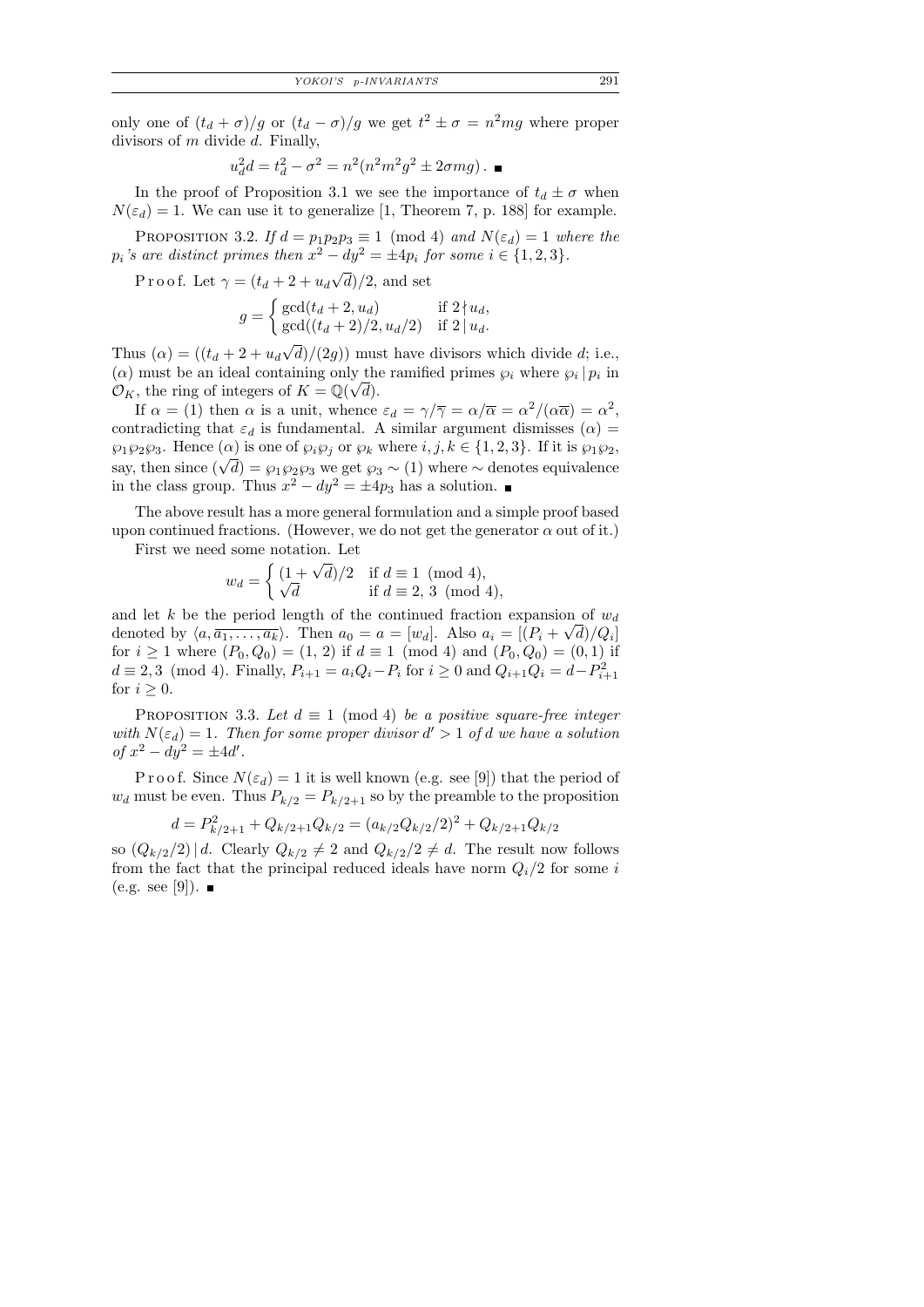| $\log \varepsilon_d$ |
|----------------------|
| 6.6411804655         |
| 3.9516133361         |
| 5.4847797157         |
| 4.9345256863         |
| 5.9053692725         |
| 7.0741160992         |
| 7.0343887062         |
| 6.8276304083         |
| 5.8888702849         |
| 4.6150224728         |
| 5.1761178117         |
| 7.4535615360         |
| 7.7651450829         |
| 7.9969905191         |
| 6.9137363626         |
| 7.3796325418         |
| 8.1791997198         |
| 6.4723486834         |
| 8.3918567515         |
| 8.1550748053         |
| 8.5642675624         |
| 7.7985232220         |
|                      |
|                      |

Table 3.1  $(h(d) = 1$  with  $n_d \neq 0)$ 

The following examples illustrate Propositions 3.1–3.3.

EXAMPLE 3.1. Let  $d = 215$ . Then  $t_d = 44$ ,  $\sigma = 1$ ,  $N(\varepsilon_d) = 1$ ,  $u_d = n_d =$ 3 and  $m = 5$ . Thus  $t_d = 44 = n_d^2 m - 1$  and  $d = n_d^2 m^2 - 2m = 15^2 - 10$ .

EXAMPLE 3.2. Let  $d = 357 = 3 \cdot 7 \cdot 17$ . Then  $x^2 - 357y^2 = -2^2 \cdot 17$ has solution (17, 1) =  $(x, y)$  since  $\wp_{17}$  dividing 17 is principal, but  $\wp_3 \nsim 1$ and  $\wp_7 \nsim 1$  while  $\wp_3 \wp_7 \sim 1$  with  $x^2 - 357y^2 = -2^2 \cdot 21$  having solution  $(x, y) = (21, 1)$ . Here  $h(357) = 2$  and both  $\wp_3$ ,  $\wp_7$  are ambiguous ideals. Here  $t_d = 19$  and  $u_d = 1$ .

Remark 3.3. If  $u_d = p = n$  in Proposition 3.1 then d is clearly of ERD type. However, if  $u_d$  is composite we may have non-ERD types such as  $d = 158$  with  $N(\varepsilon_d) = 1$  and  $n_d = 0$ . Here  $u_d = 616$ .

On the other hand, if  $N(\varepsilon_d) = -1$  and  $u_d = p$  or 2p for  $p > 2$  prime then d is not ERD type. If it were then  $d = l^2 + r$  where  $|r| \in \{1, 4\}$  since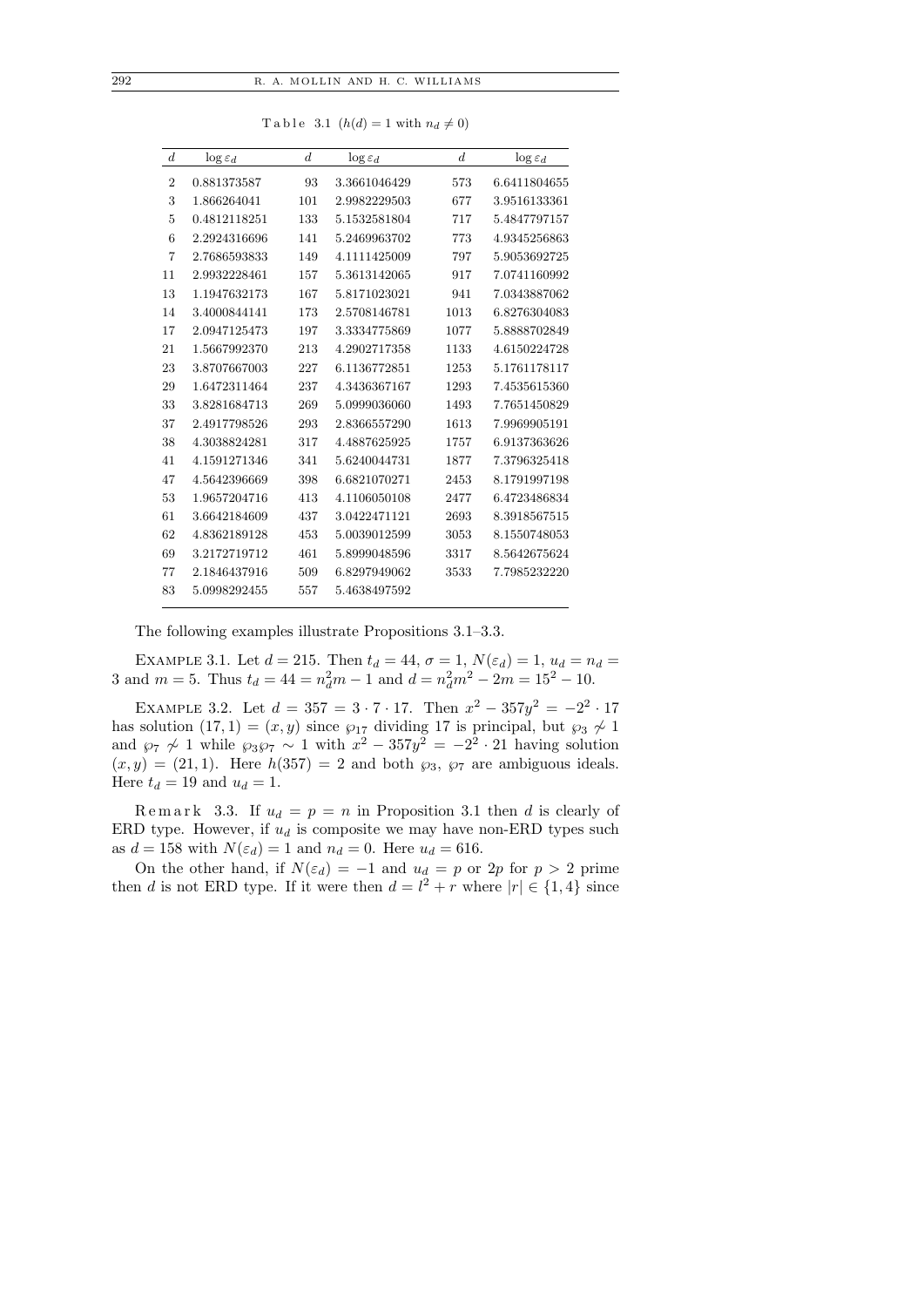$N(\varepsilon_d) = -1$ . In this case  $u_d = 1$  or 2. This generalizes Yokoi [20, Lemma 3, p. 143].

The following application of Theorem 3.2 has ramifications concerning certain conjectures in the literature. Moreover, it generalizes Yokoi [18, Corollary 2.2].

THEOREM 3.10. If  $d > 0$  is square-free and  $n_d \neq 0$  then  $u_d \neq 0 \pmod{d}$ .

P r o o f.  $u_d > 2$  may be assumed. By Theorem 3.2,  $u_d^2 \leq 4d$ . Also if  $u_d \equiv 0 \pmod{d}$  then  $u_d^2 \ge d^2$ . Thus  $4d \ge u_d^2 \ge d^2 > 4d$ , a contradiction.

In particular, the Artin–Ankeny–Chowla conjecture holds if  $n_d \neq 0$ , i.e.,  $u_p \not\equiv 0 \pmod{p}$  when  $p \equiv 1 \pmod{4}$  is prime. Moreover, the Mollin–Walsh conjecture [6] that there does not exist any square-free  $d \equiv 7 \pmod{8}$  with  $u_d \equiv 0 \pmod{d}$  holds when  $n_d \neq 0$ .

In Table 3.1 we list all  $h(d) = 1$  (with one possible exception) when  $n_d \neq 0$ . This completes Yokoi's result (where he assumed d to be a prime congruent to 1 modulo 4). Here we used the techniques of [8] and the bound in Corollary 3.1.

Acknowledgement. The author's research is supported by NSERC Canada grants  $\#A8484$  and  $\#A7649$  respectively. Moreover, the first author's research was also supported by a Killam research award held at the University of Calgary in 1990. Finally, the authors wish to thank Gilbert Fung, a graduate student of the second author, for doing the computing involved in compiling the above table.

## REFERENCES

- [1] H. Cohn, A Second Course in Number Theory, Wiley, New York 1962.
- [2] G. Degert, Über die Bestimmung der Grundeinheit gewisser reel-quadratischer Zahlkörper, Abh. Math. Sem. Univ. Hamburg 22 (1958), 92-97.
- [3] H. Hasse, Über mehrklassige aber eingeschlechtige reel-quadratische Zahlkörper, Elemente Math. 20 (1965), 49–59.
- $[4]$  R. A. Mollin, On the insolubility of a class of Diophantine equations and the nontriviality of the class numbers of related real quadratic fields of Richaud–Degert type, Nagoya Math. J. 105 (1987), 39–47.
- [5] —, Class number one criteria for real quadratic fields I, Proc. Japan Acad. Ser. A 63 (1987), 121–125.
- [6] R. A. Mollin and P. G. Walsh, A note on powerful numbers, quadratic fields and the pellian, C. R. Math. Rep. Acad. Sci. Canada 8 (1986), 109–114.
- [7] R. A. Mollin and H. C. Williams, Prime producing quadratic polynomials and real quadratic fields of class number one, in: Number Theory, J. M. De Koninck and C. Levesque (eds.), Walter de Gruyter, Berlin 1989, 654–663.